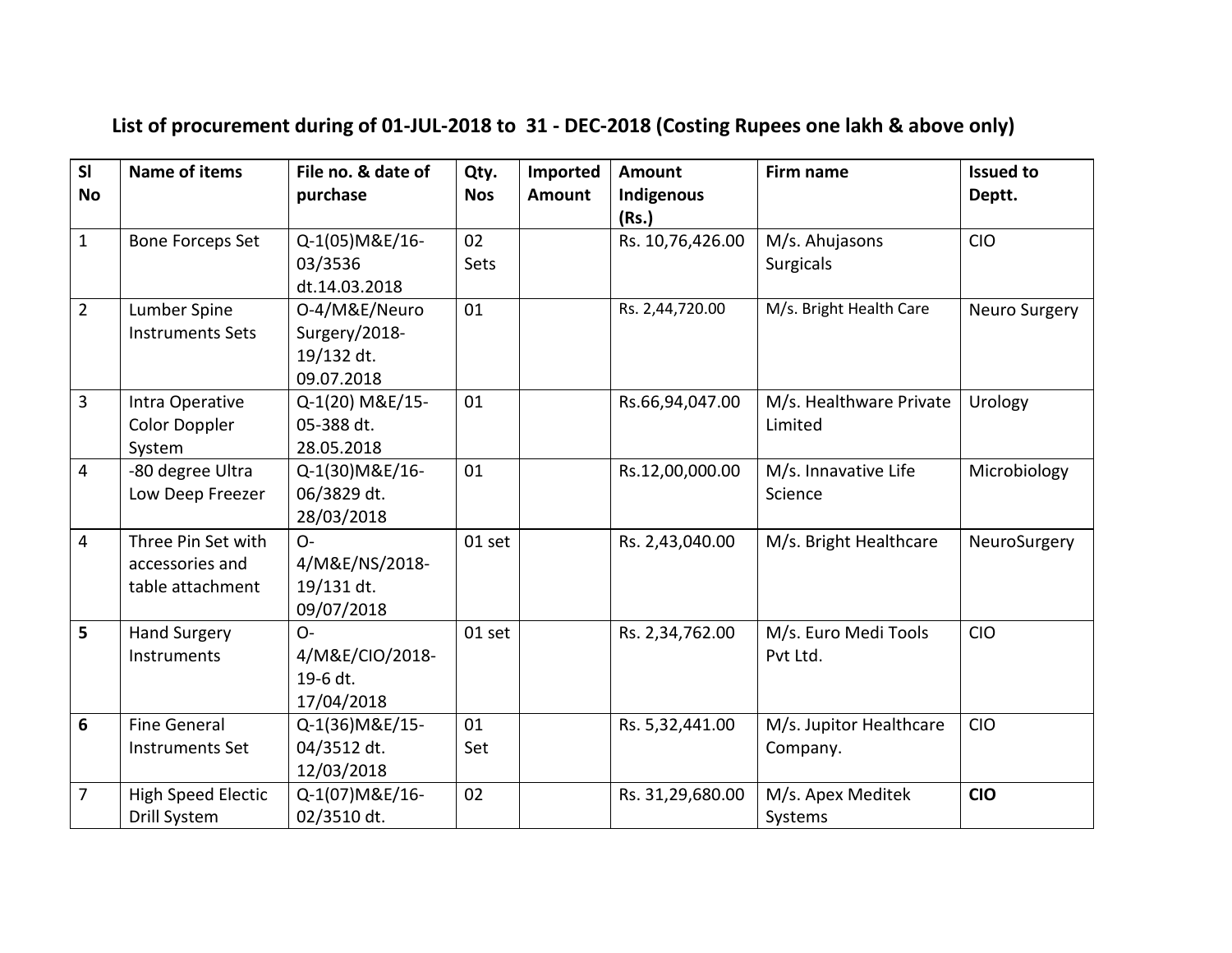|    |                          | 12/03/2018         |     |          |                  |                          |                    |
|----|--------------------------|--------------------|-----|----------|------------------|--------------------------|--------------------|
| 8  | Horizontal               | Q-1(10) M&E/17-    | 07  |          | Rs. 37,17,000.00 | M/s. Genist              | <b>Bio Mecical</b> |
|    | Cylinderical             | 01/523 dt.         |     |          |                  | Technocracy Pvt Ltd.     | <b>Waste Deptt</b> |
|    | Autoclave                | 07/06/2018         |     |          |                  |                          |                    |
| 9  | <b>Fine General</b>      | Q-1(25) M&E/16-    | 01  |          | Rs. 4,77,792.00  | M/s. Jupitor Healthcare  | CIO                |
|    | <b>Instruments Set</b>   | 08/3711 dt.        | Set |          |                  | Company.                 |                    |
|    |                          | 23/03/2018         |     |          |                  |                          |                    |
| 10 | Led Light Source         | $O -$              | 01  |          | Rs. 2,38,448.00  | M/s. D.V. Enterprises    | Urology            |
|    |                          | 4/Urology/M&E/20   |     |          |                  |                          |                    |
|    |                          | 17-18/3665 dt.     |     |          |                  |                          |                    |
|    |                          | 21/03/2018         |     |          |                  |                          |                    |
| 11 | <b>Fully Automatic</b>   | GEMC-              | 02  |          | Rs. 3,02,000.00  | M/s. Paras Surgical Co.  | Urology            |
|    | <b>Blood Pressure</b>    | 511687746999334    |     |          |                  |                          |                    |
|    | Monitor with             | dt. 28/07/2018     |     |          |                  |                          |                    |
|    | Printer                  |                    |     |          |                  |                          |                    |
| 12 | <b>High Pressure</b>     | GEMC-              | 08  |          | Rs. 16,96,000.00 | M/s. Paras Surgical Co.  | Urology            |
|    | <b>Noiseless Suction</b> | 511687764918274    |     |          |                  |                          | Surgery            |
|    | <b>Sets</b>              | dt. 18/08/2018     |     |          |                  |                          |                    |
| 13 | Intensive Open           | GEMC-48356-18 dt.  | 06  |          | Rs. 14,03,749.00 | M/s. Medical Systems &   | Paed Surgery       |
|    | Care System with         | 24/03/2018         |     |          |                  | <b>Services</b>          |                    |
|    | <b>Inbuilt Pulse</b>     |                    |     |          |                  |                          |                    |
|    | Oximeter                 |                    |     |          |                  |                          |                    |
| 14 | Transport                | GEMC-48356-19 dt.  | 02  |          | Rs. 11,70,000.00 | M/s. Medical Systems &   | Paed Surgery       |
|    | Incubator                | 24/03/2018         |     |          |                  | <b>Services</b>          |                    |
| 15 | <b>Fully Automated</b>   | $O -$              | 01  |          | Rs. 17,61,468.00 | M/s. Tranasia Bio        | <b>CTVS</b>        |
|    | <b>Bio Chemistry</b>     | 4(CTVS)M&E/2018-   |     |          |                  | <b>Medicals Ltd</b>      |                    |
|    | Analyser                 | 318 dt. 17/05/2018 |     |          |                  |                          |                    |
| 16 | Ultra Sound with         | Q-1(11) M&E/15-    | 02  | USD-     |                  | M/s. Instromedix (India) | Obst & Gynae       |
|    | <b>Color Doppler</b>     | 03/4580 dt.        |     | 24,113.0 |                  | Pvt. Ltd                 |                    |
|    |                          | 18/03/2017         |     | 0        |                  |                          |                    |
| 17 | Spirometer               | $O -$              | 01  |          | Rs. 1,90,400.00  | M/s. Devyog Impex Pvt    | Community          |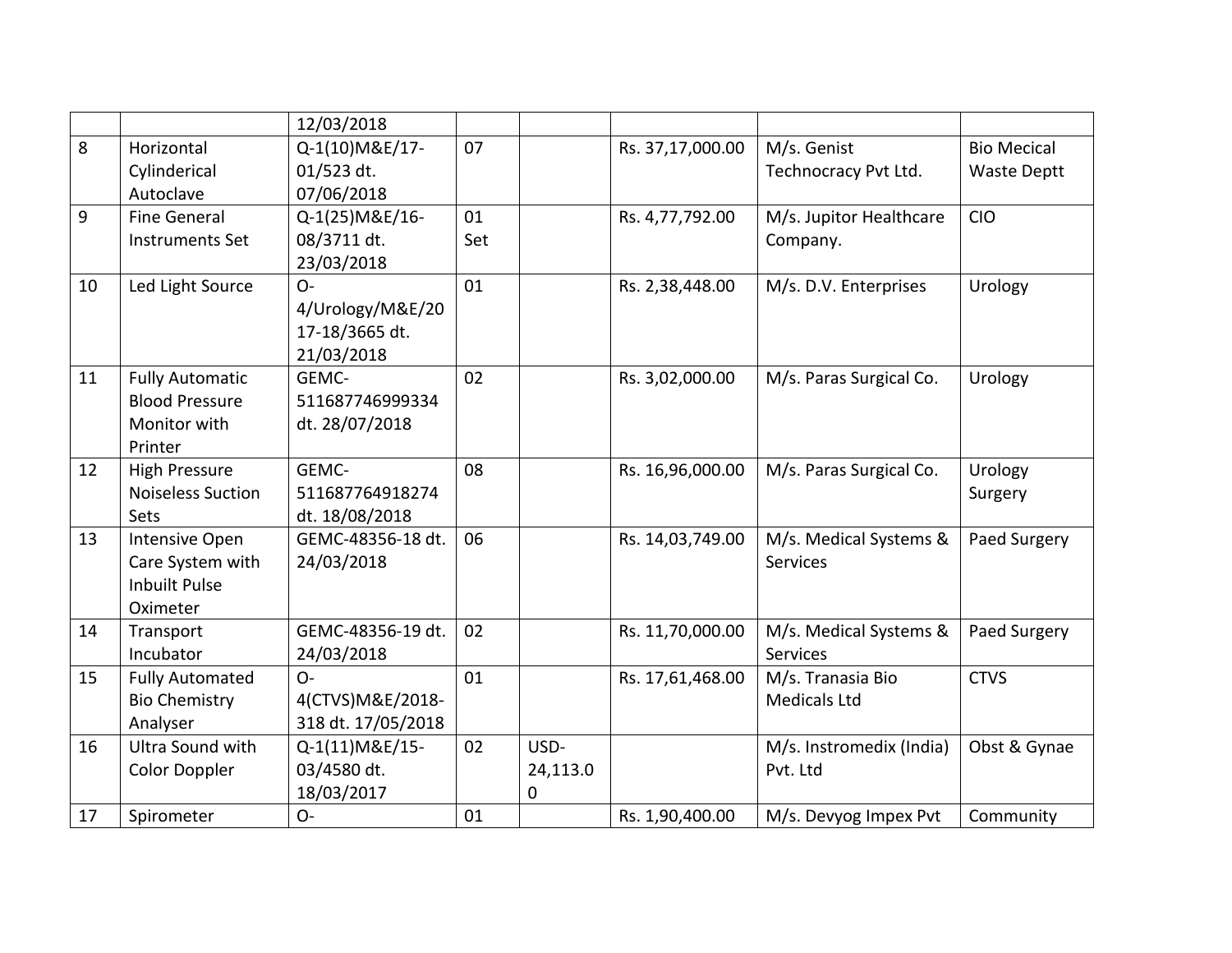|    |                                                                   | 4/M&E/C.Medicine<br>/2018-19/3665 dt.<br>21/03/2018      |    |                  | Ltd.                                   | Medicine     |
|----|-------------------------------------------------------------------|----------------------------------------------------------|----|------------------|----------------------------------------|--------------|
| 18 | <b>Advanced Vessel</b><br><b>Sealing Systems</b>                  | Q-1(22) M&E/16-<br>03/853 dt.<br>01/08/2018              | 01 | Rs. 26,53,400.00 | M/s. Multi Products<br>Industries.     | Obst & Gynae |
| 19 | Embalming<br>Machine                                              | $O -$<br>4/M&E/Anatomy/<br>2018-19/993 dt.<br>20/08/2018 | 02 | Rs. 2,46,064.00  | M/s. Masppo Medical<br><b>Devices</b>  | Anatomy      |
| 20 | <b>Antenatal Fedal</b><br>Monitor                                 | Q-1(14) M&E/16-<br>04/346 dt.<br>23/05/2018              | 08 | Rs. 8,64,000.00  | M/s. Digitex Medical<br>Systems        | Obst & Gynae |
| 21 | Cystoscope (0) zero<br>degree 4mm length<br>302 mm & 30<br>degree | GEMC-<br>511687771257209<br>dt.06/09/2018                | 10 | Rs. 29,25,000.00 | M/s. Flex Medicare<br>Systems pvt Ltd. | Urology      |
| 22 | <b>Gas Insufflator</b>                                            | Q-1(14) M&E/17-<br>05/999 dt.<br>20/08/2018              | 01 | Rs. 4,87,200.00  | M/s. Flex Medicare<br>Systems pvt Ltd. | Obst & Gynae |
| 23 | BC-5150 Mindray 5<br>Part Haematology<br>Analyser                 | GEMC-<br>511687744011605<br>dt.17/09/2018                | 02 | Rs. 29,80,000.00 | M/s. Axiom Meditech                    | Paediatric   |
| 24 | Fuji Film NX 500                                                  | GEMC-<br>511687797495575<br>dt.14/09/2018                | 01 | Rs. 19,00,000.00 | M/s. Axiom Meditech                    | Paediatric   |
| 25 | <b>Vertical Autoclave</b>                                         | GEMC-<br>51168770658711<br>dt.27/08/2018                 | 01 | Rs. 3,70,500.00  | M/s. Arise International               | CIO Lab      |
| 26 | <b>Hand Held Lux</b><br><b>Meter for Neonates</b>                 | $O -$<br>4(Peads) M&E/2018                               | 02 | Rs.2,46,400.00   | M/s. Pukhya Healthcare                 | Paediatrics  |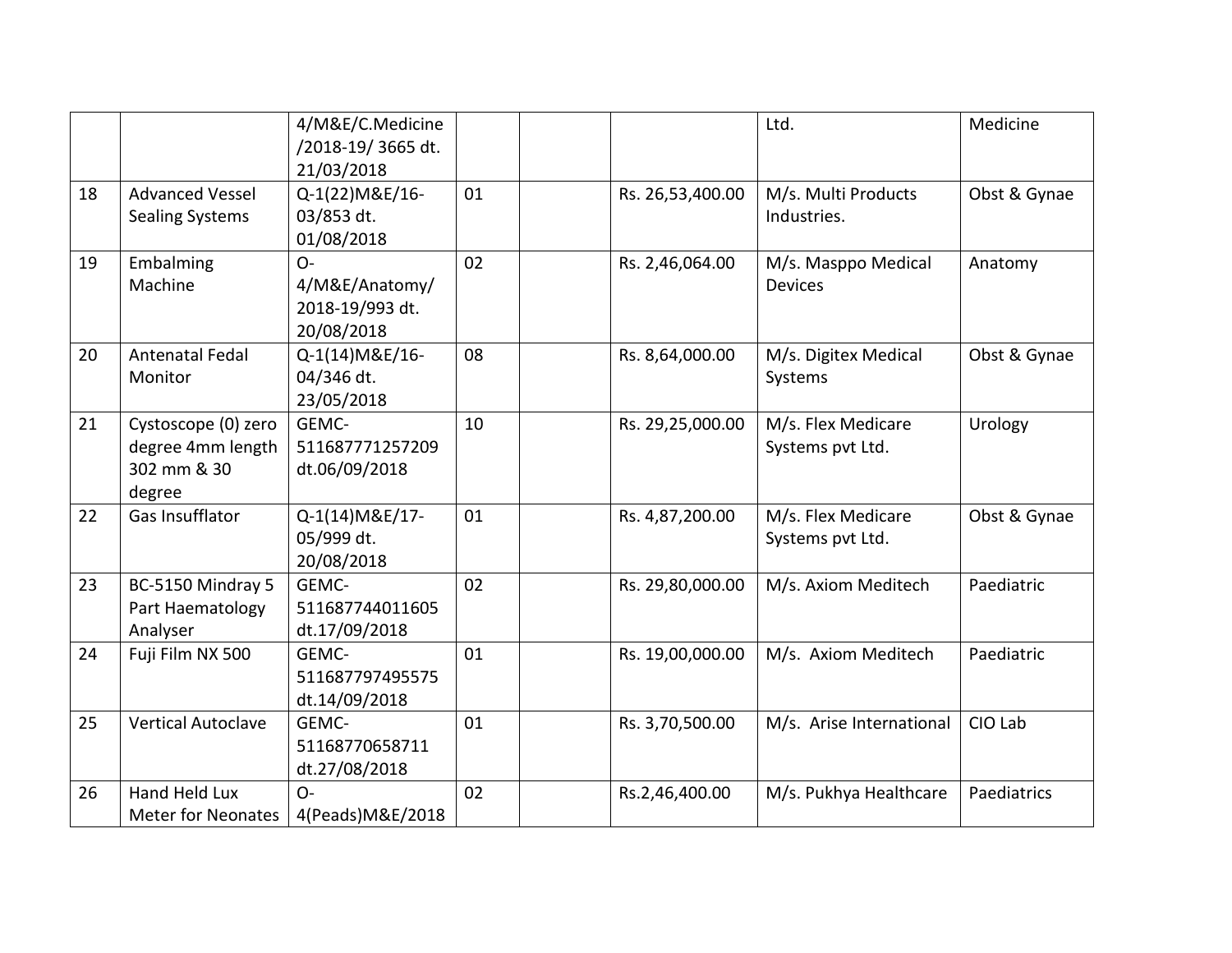|    |                                                              | $-19-225$ dt.<br>11/09/2018                          |           |                             |                  |                                           |               |
|----|--------------------------------------------------------------|------------------------------------------------------|-----------|-----------------------------|------------------|-------------------------------------------|---------------|
| 27 | New Hospivac<br>Suction<br>Machine(came)                     | GEMC-<br>511687790748828<br>dt.24/09/2018            | 04        |                             | Rs. 5,94,000.00  | M/s. MAV Surgimed                         | Eye O T       |
| 28 | Epsilon C-Arm<br>(RAG)                                       | GEMC-<br>511687738018185<br>dt.24/09/2018            | 01        |                             | Rs. 17,00,000.00 | M/s. Axiom Meditech                       | Neuro Surgery |
| 29 | Billi meter<br>(Billirubinometer)                            | $O -$<br>4/Paed/M&E/2018-<br>19-200<br>dt.20.08.2018 | 01        |                             | Rs. 2,45,168.00  | M/s. Pukhya Healthcare                    | Paediatric    |
| 30 | Noiseless High<br>Vaccum Suctioin<br>Machine                 | GEMC-<br>511687730349648<br>dt.28/08/2018            | 02        |                             | Rs. 2,15,040.00  | M/s. MAV Surgimed                         | Obst & Gynae  |
| 31 | <b>LED Examination</b><br>Light                              | GEMC-<br>511687779722097<br>dt.28/08/2018            | 02        |                             | Rs. 3,58,400.00  | M/s. Manav Electronis                     | Obst & Gynae  |
| 32 | Multi Parameter<br>Patient<br>Monitor(Console<br>10 Monitor) | q-1(17) M&E/17-11-<br>823 dt. 30.07.2018             | 01<br>set |                             | Rs. 48,37,280.00 | M/s. D.V. Enterprises                     | Urology       |
| 33 | <b>Cervical Spine</b><br><b>Retractor Set</b>                | Q-1(05) M&E/16-<br>09/3760<br>dt.26.03.2018          | 02        |                             | Rs. 11,65,470.00 | M/s. AVM Health Care<br>Products Pvt Ltd. | <b>CIO</b>    |
| 34 | Intra Operative<br><b>Neuro Monitoring</b><br>Systems        | Q-1(35) M&E/15-<br>05/3307<br>dt.22.02.2018          | 01        | <b>USS</b><br>42,585.0<br>0 |                  | M/s. Arena Medical<br>Care Pvt Ltd        | <b>CIO</b>    |
| 35 | <b>Tissue Flotationj</b><br>Bath DPH-35                      | $O -$<br>4/M&E/CIO/2018-<br>19-224                   | 01        |                             | Rs. 2,06,500.00  | M/s. Diagnostic<br>Biosystems (India)     | <b>CIO</b>    |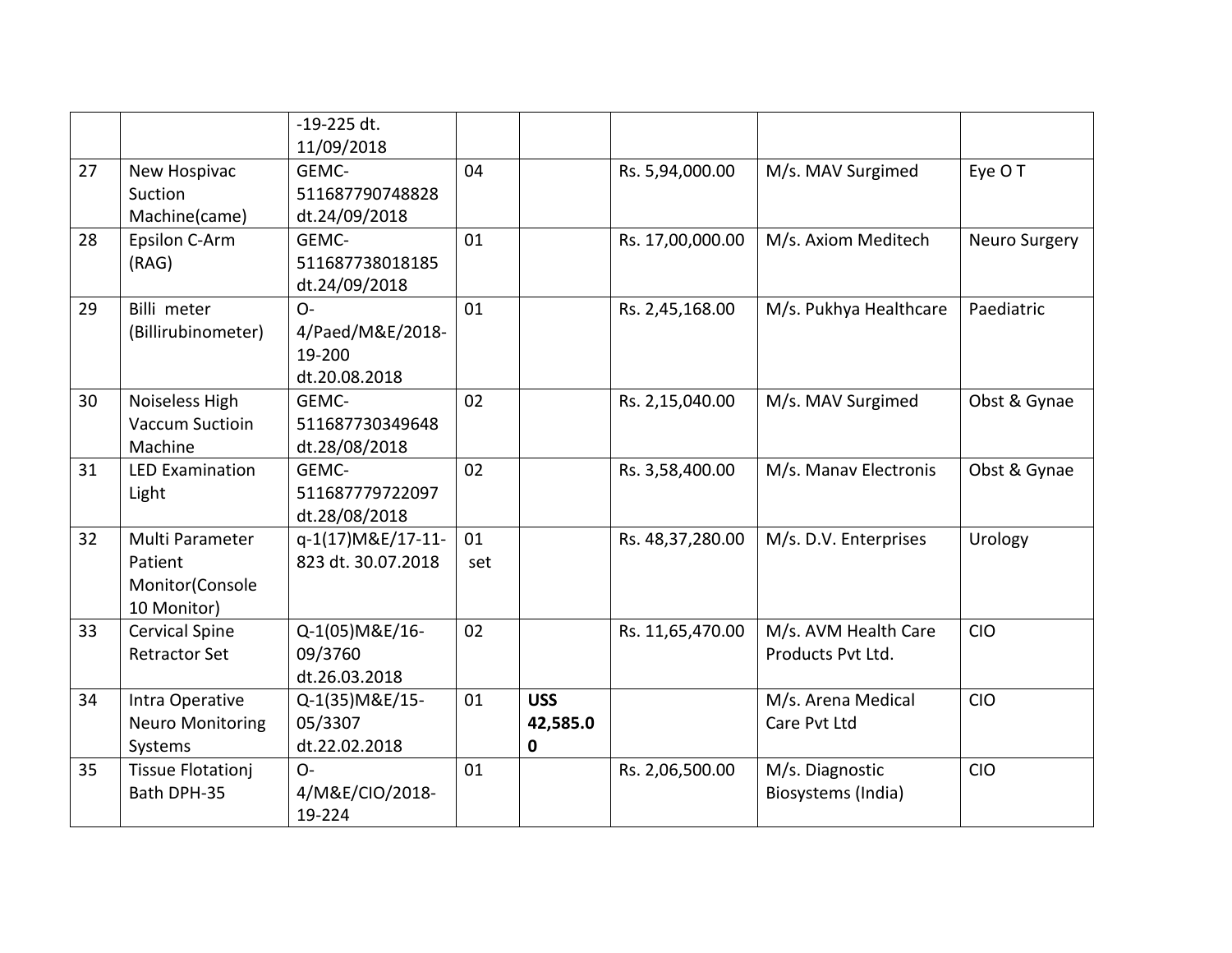|    |                             | dt.08.092018      |    |          |                  |                           |                           |
|----|-----------------------------|-------------------|----|----------|------------------|---------------------------|---------------------------|
| 36 | <b>Blood Gas Analyser</b>   | GEMC-             | 02 |          | Rs. 20.00.000.00 | M/s. Axiom Meditech       | Paediatric                |
|    | <b>RP 500</b>               | 511687710641444   |    |          |                  |                           |                           |
| 37 | <b>High Speed</b>           | Q-1(33) M&E/2016- | 01 | Euro     |                  | M/s. Genemate             | STD&Skin                  |
|    | Refrigerated                | 05-878            |    | 9,439.00 |                  | <b>Technology Pvt Ltd</b> |                           |
|    | Centrifuge                  |                   |    |          |                  |                           |                           |
| 38 | Avntor E 21 visibe          | <b>GEMC</b>       | 02 |          | Rs. 7,45,000.00  | M/s. Maglam               | Pathology                 |
|    |                             | 511687749474110   |    |          |                  |                           |                           |
|    |                             | dt. 20.10.2018    |    |          |                  |                           |                           |
| 39 | Automated                   | Q-1(11) M&E/17-   | 02 |          | Rs. 49,84,000.00 | M/s. Alliance Marketing   | <b>Burn &amp; Plastic</b> |
|    | Disinfected Based           | 12-1149 dt.       |    |          |                  |                           |                           |
|    | Aspirator and               | 06.09.2018        |    |          |                  |                           |                           |
|    | Disinfector                 |                   |    |          |                  |                           |                           |
| 40 | <b>High Speed</b>           | Q-1(13) M&E/16-   | 02 |          | Rs. 25,06,000.00 | M/s. Rockwell Industrial  | <b>CIO</b>                |
|    | Autoclave                   | 10-3754 dt.       |    |          |                  | Plant Ltd.                |                           |
|    |                             | 26.03.2018        |    |          |                  |                           |                           |
| 41 | <b>Fully Automatic</b>      | <b>GEMC</b>       | 01 |          | Rs. 12,40,000.00 | M/s. Axiom Meditech       | Pathology                 |
|    | Biochemistry                | 511687712534552   |    |          |                  |                           |                           |
|    | Analyser C73                | 7 dt. 250.09.2018 |    |          |                  |                           |                           |
| 42 | <b>Ultra Voilet Cabinet</b> | Q-1(11) M&E/17-   | 04 |          | Rs. 14,72,168.00 | M/s. Merino               | Burn & Plastic            |
|    |                             | 08/1143 dt.       |    |          |                  | International             |                           |
|    |                             | 06.09.2018        |    |          |                  |                           |                           |
| 43 | Pharmaceutical              | GEMC-             | 03 |          | Rs. 21,45,000.00 | M/s. Merino               | Pathology                 |
|    | Refrigerator                | 511687788824481   |    |          |                  | International             |                           |
|    |                             | dt. 18.09.2018    |    |          |                  |                           |                           |
| 44 | C-Arm System                | Q-1(12) M&E/17-   | 01 |          | Rs. 34,94,400.00 | M/s.Shree Medical         | <b>Burn &amp; Plastic</b> |
|    |                             | 03/1157 dt.       |    |          |                  | Projects                  |                           |
|    |                             | 07.09.2018        |    |          |                  |                           |                           |
| 45 | <b>Electric Patient</b>     | Q-1(17) M&E/17-   | 10 |          | Rs. 41,86,440.00 | M/s. D.V. Enterprises     | Urology                   |
|    | <b>Beds</b>                 | 04/822 dt.        |    |          |                  |                           |                           |
|    |                             | 30.07.2018        |    |          |                  |                           |                           |